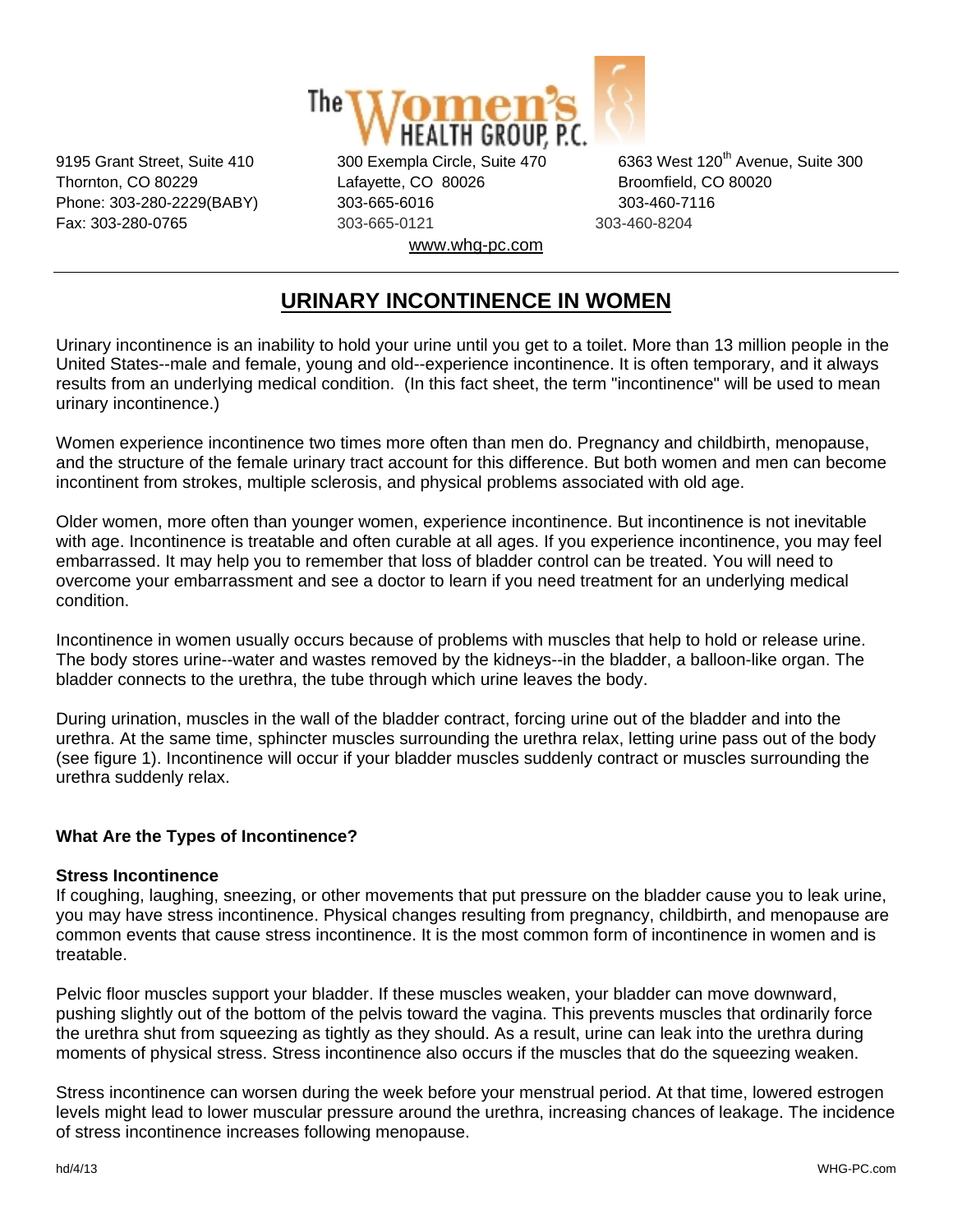#### **Urge Incontinence**

If you lose urine for no apparent reason while suddenly feeling the need or urge to urinate, you may have urge incontinence. The most common cause of urge incontinence is inappropriate bladder contractions.

Medical professionals describe such a bladder as "unstable," "spastic," or "overactive." Your doctor might call your condition "reflex incontinence" if it results from overactive nerves controlling the bladder.

Urge incontinence can mean that your bladder empties during sleep, after drinking a small amount of water, or when you touch water or hear it running (as when someone else is taking a shower or washing dishes).

Involuntary actions of bladder muscles can occur because of damage to the nerves of the bladder, to the nervous system (spinal cord and brain), or to muscles themselves. Multiple sclerosis, Parkinson's disease, Alzheimer's disease, stroke, brain tumors, and injury--including injury that occurs during surgery--all can harm bladder nerves or muscles.

## **Functional Incontinence**

People with functional incontinence may have problems thinking, moving, or communicating that prevent them from reaching a toilet. A person with Alzheimer's disease, for example, may not think well enough to plan a timely trip to a restroom. A person in a wheelchair may be blocked from getting to a toilet in time. Conditions such as these are often associated with age and account for some of the incontinence of elderly women in nursing homes.

#### **Overflow Incontinence**

If your bladder is always full so that it continually leaks urine, you have overflow incontinence. Weak bladder muscles or a blocked urethra can cause this type of incontinence. Nerve damage from diabetes or other diseases can lead to weak bladder muscles; tumors and urinary stones can block the urethra. Overflow incontinence is rare in women.

#### **Other Types of Incontinence**

Stress and urge incontinence often occur together in women. Combinations of incontinence--and this combination in particular--are sometimes referred to as "mixed incontinence."

"Transient incontinence" is a temporary version of incontinence. It can be triggered by medications, urinary tract infections, mental impairment, restricted mobility, and stool impaction (severe constipation), which can push against the urinary tract and obstruct outflow.

#### **How Is Incontinence Diagnosed?**

The first step toward relief is to see a doctor who is well acquainted with incontinence to learn the type you have. A urologist specializes in the urinary tract. Gynecologists and obstetricians specialize in the woman's reproductive tract and childbirth. An urogynecologist focuses on urological problems in women. Family practitioners and internists see patients for all kinds of complaints. Any of these doctors may be able to help you.

To diagnose the problem, your doctor will first ask about symptoms and medical history. Your pattern of voiding and urine leakage may suggest the type of incontinence. Other obvious factors that can help define the problem include straining and discomfort, use of drugs, recent surgery, and illness. If your medical history does not define the problem, it will at least suggest which tests are needed.

Your doctor will physically examine you for signs of medical conditions causing incontinence, such as tumors that block the urinary tract, stool impaction, and poor reflexes or sensations, which may be evidence of a nerve-related cause.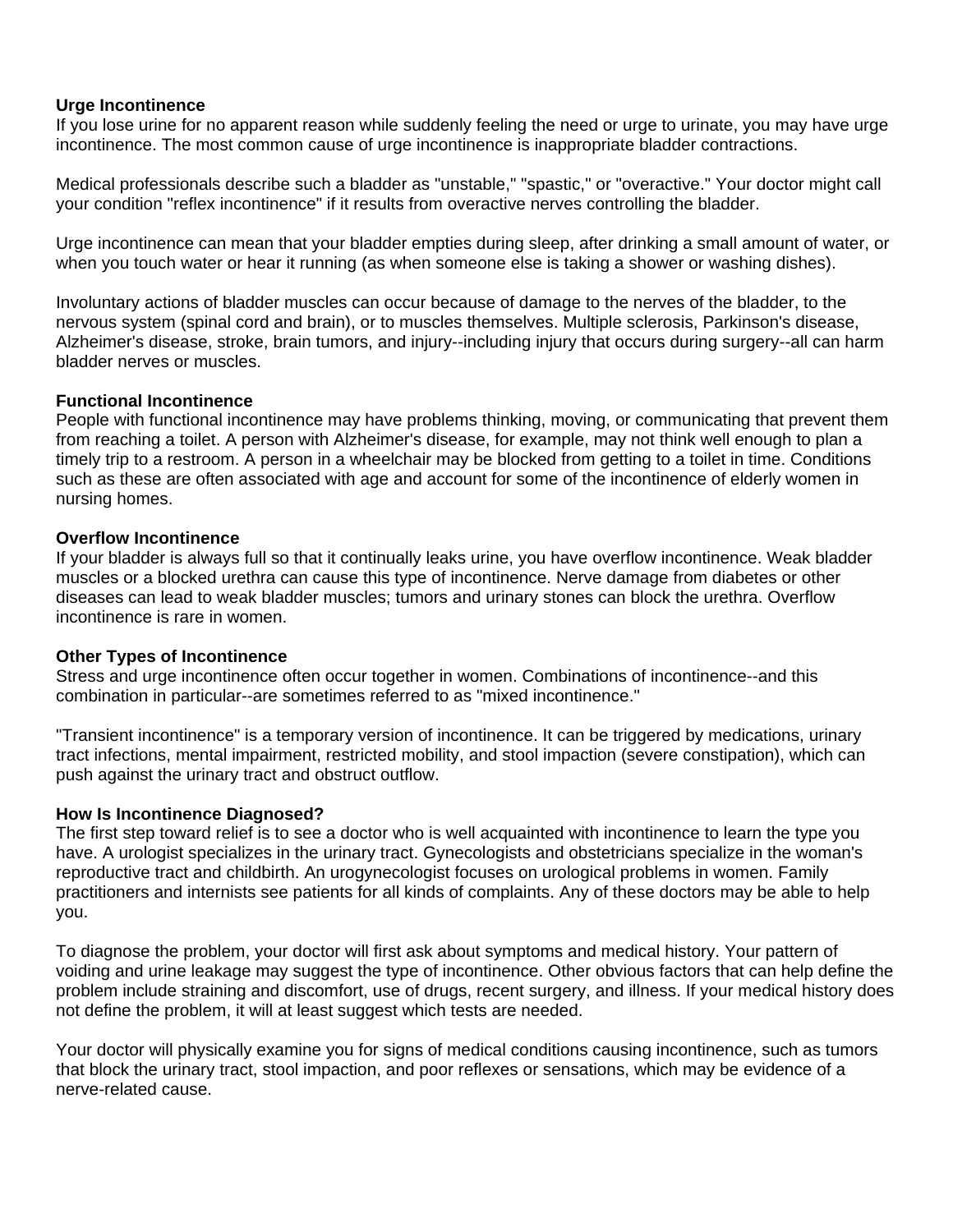

Thornton, CO 80229 Lafayette, CO 80026 Broomfield, CO 80020 Phone: 303-280-2229(BABY) 303-665-6016 303-460-7116 Fax: 303-280-0765 303-665-0121 303-460-8204 www.whg-pc.com

9195 Grant Street, Suite 410 300 Exempla Circle, Suite 470 6363 West 120<sup>th</sup> Avenue, Suite 300

Your doctor will measure your bladder capacity and residual urine for evidence of poorly functioning bladder muscles. To do this, you will drink plenty of fluids and urinate into a measuring pan, after which the doctor will measure any urine remaining in the bladder. Your doctor may also recommend

Stress test--You relax, and then cough vigorously as the doctor watches for loss of urine.

Urinalysis--Urine is tested for evidence of infection, urinary stones, or other contributing causes.

Blood tests--Blood is taken, sent to a laboratory, and examined for substances related to causes of incontinence.

Ultrasound--Sound waves are used to "see" the kidneys, ureters, bladder, and urethra.

Cystoscopy--A thin tube with a tiny camera is inserted in the urethra and used to see the urethra and bladder.

Urodynamics--Various techniques measure pressure in the bladder and the flow of urine. Your doctor may ask you to keep a diary to record when you void for a day or more, up to a week. This diary should note the times you urinate and the amounts of urine you produce. To measure your urine, you can use a special pan that fits over the toilet rim.

# **How Is Incontinence Treated?**

#### **Exercises**

Kegel exercises to strengthen or retrain pelvic floor muscles and sphincter muscles can reduce or cure stress leakage. Women of all ages can learn and practice these exercises, which are taught by a health care professional.

Most Kegel exercises do not require equipment. However, one technique involves the use of weighted cones. For this exercise, you stand and hold a cone-shaped object within your vagina. You then substitute cones of increasing weight to strengthen the muscles that help keep the urethra closed.

#### **Electrical Stimulation**

Brief doses of electrical stimulation can strengthen muscles in the lower pelvis in a way similar to exercising the muscles. Electrodes are temporarily placed in the vagina or rectum to stimulate nearby muscles. This will stabilize overactive muscles and stimulate contraction of urethral muscles. Electrical stimulation can be used to reduce both stress incontinence and urge incontinence.

#### **Biofeedback**

Biofeedback uses measuring devices to help you become aware of your body's functioning. By using electronic devices or diaries to track when your bladder and urethral muscles contract, you can gain control over these muscles. Biofeedback can be used with pelvic muscle exercises and electrical stimulation to relieve stress and urge incontinence.

#### **Timed Voiding or Bladder Training**

hd/4/13 WHG-PC.com Timed voiding (urinating) and bladder training are techniques that use biofeedback. In timed voiding, you fill in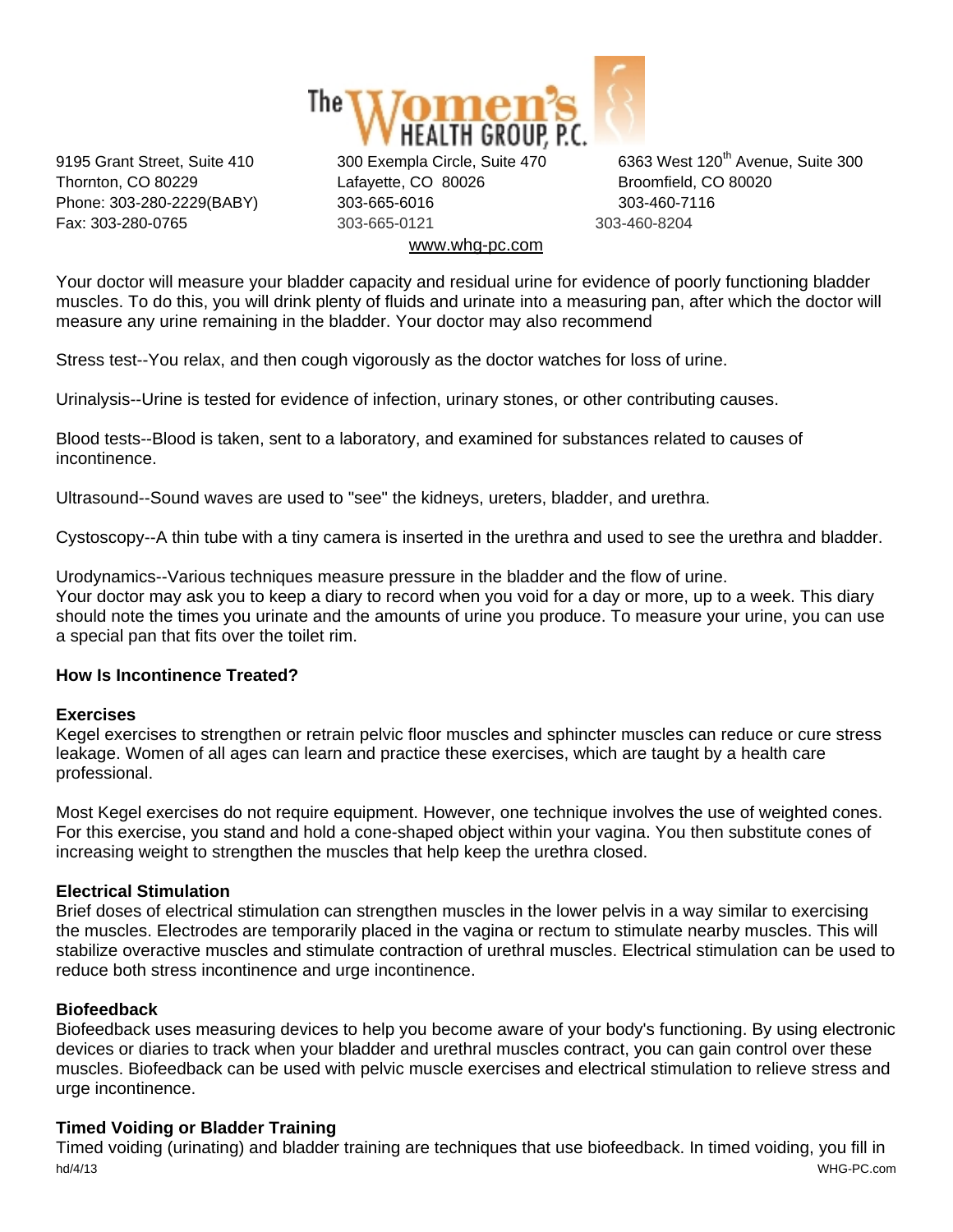a chart of voiding and leaking. From the patterns that appear in your chart, you can plan to empty your bladder before you would otherwise leak. Biofeedback and muscle conditioning--known as bladder training--can alter the bladder's schedule for storing and emptying urine. These techniques are effective for urge and overflow incontinence.

# **Medications**

Medications can reduce many types of leakage. Some drugs inhibit contractions of an overactive bladder. Others relax muscles, leading to more complete bladder emptying during urination. Some drugs tighten muscles at the bladder neck and urethra, preventing leakage. And some, especially hormones such as estrogen, are believed to cause muscles involved in urination to function normally.

Some of these medications can produce harmful side effects if used for long periods. In particular, estrogen therapy has been associated with an increased risk for cancers of the breast and endometrium (lining of the uterus). Talk to your doctor about the risks and benefits of long-term use of medications.

# **Pessaries**

A pessary is a stiff ring that is inserted by a doctor or nurse into the vagina, where it presses against the wall of the vagina and the nearby urethra. The pressure helps reposition the urethra, leading to less stress leakage. If you use a pessary, you should watch for possible vaginal and urinary tract infections and see your doctor regularly.

#### **Implants**

Implants are substances injected into tissues around the urethra. The implant adds bulk and helps to close the urethra to reduce stress incontinence. Collagen (a fibrous natural tissue from cows) and fat from the patient's body have been used. Implants can be injected by a doctor in about half an hour using local anesthesia.

Implants have a partial success rate. Injections must be repeated after time because the body slowly eliminates the substances. Before you receive collagen, a doctor must perform a skin test to determine whether you would have an allergic reaction to the material.

#### **Surgery**

Doctors usually suggest surgery to alleviate incontinence only after other treatments have been tried. Many surgical options have high rates of success.

Most stress incontinence results from the bladder dropping down toward the vagina. Therefore, common surgery for stress incontinence involves pulling the bladder up to a more normal position. Working through an incision in the vagina or abdomen, the surgeon raises the bladder and secures it with a string attached to muscle, ligament, or bone.

For severe cases of stress incontinence, the surgeon may secure the bladder with a wide sling. This not only holds up the bladder but also compresses the bottom of the bladder and the top of the urethra, further preventing leakage.

In rare cases, a surgeon implants an artificial sphincter, a doughnut-shaped sac that circles the urethra. A fluid fills and expands the sac, which squeezes the urethra closed. By pressing a valve implanted under the skin, you can cause the artificial sphincter to deflate. This removes pressure from the urethra, allowing urine from the bladder to pass.

#### **Catheterization**

If you are incontinent because your bladder never empties completely (overflow incontinence) or your bladder cannot empty because of poor muscle tone, past surgery, or spinal cord injury, you might use a catheter to empty your bladder. A catheter is a tube that you can learn to insert through the urethra into the bladder to drain urine. Catheters may be used once in a while or on a constant basis, in which case the tube connects to